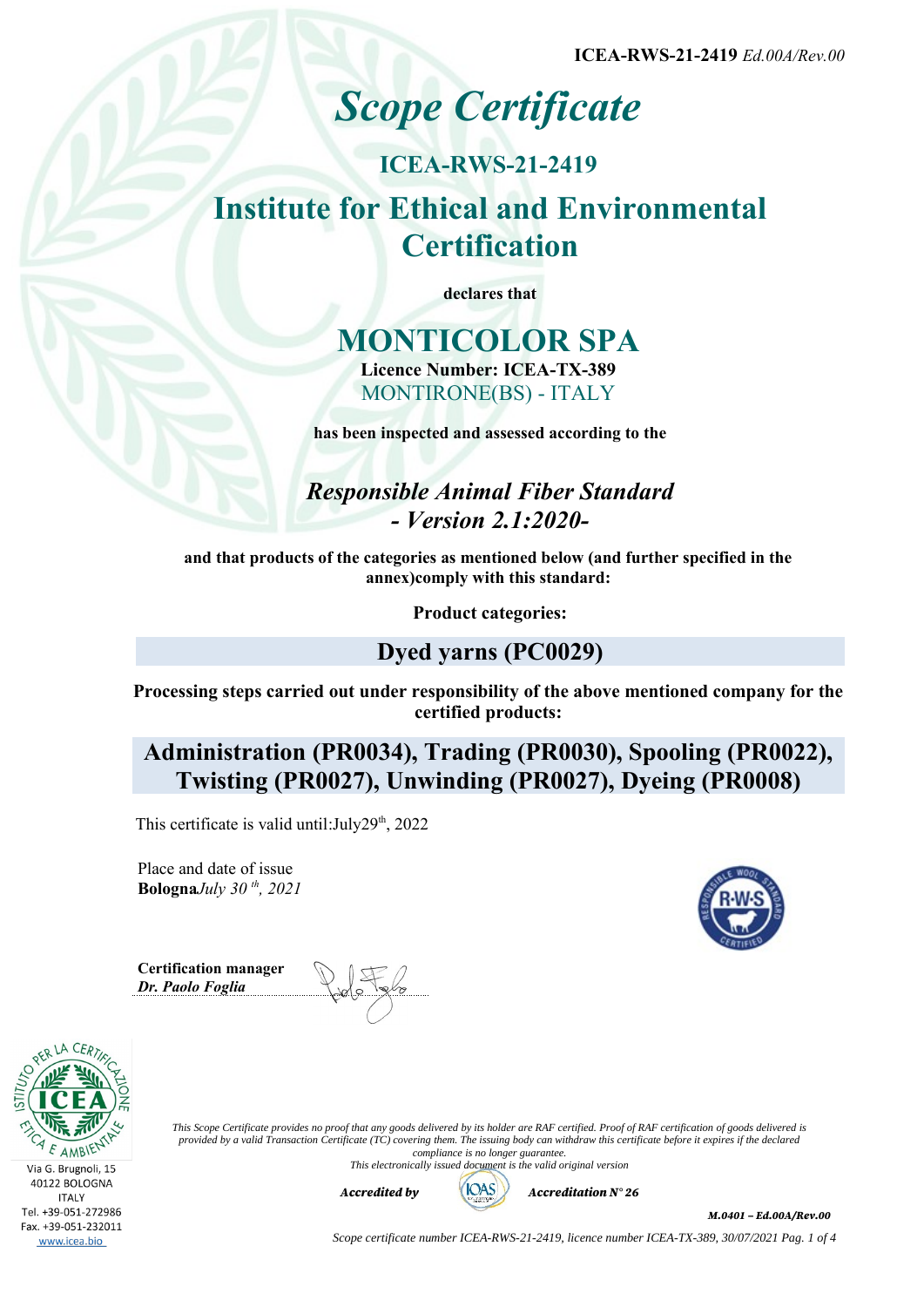**ICEA-RWS-21-2419** *Ed.00A/Rev.00*

### *Certified entity:* **MONTICOLOR SPA**

**Responsible Animal Fiber Standard**

#### **Annex to certificate no.: ICEA-RWS-21-2419**

In specific the certificate covers the following products:

| <b>Products</b>     |                                                                                                             | <b>Material Composition</b>              |          | Label grade               |
|---------------------|-------------------------------------------------------------------------------------------------------------|------------------------------------------|----------|---------------------------|
| Category            | Product details                                                                                             | Fibre                                    | $\%$     |                           |
| Dyed yarns (PC0029) | Combed yarns (Dyed combed<br>yarns PD0068) [Filati greggi<br>e tinti in mischia cotone<br>biologico e lana] | Virgin Wool (RM0083)*<br>Cotton (RM0102) | 15<br>85 | 15% RWS certified<br>wool |
| Dyed yarns (PC0029) | Combed yarns (Dyed combed<br>varns PD0068) [Filati greggi<br>e tinti in mischia cotone<br>biologico e lana] | Cotton (RM0102)<br>Virgin Wool (RM0083)* | 80<br>20 | 20% RWS certified<br>wool |
| Dyed yarns (PC0029) | Combed yarns (Dyed combed<br>yarns PD0068) [Filati greggi<br>e tinti in mischia cotone<br>biologico e lana] | Cotton (RM0102)<br>Virgin Wool (RM0083)* | 60<br>40 | 40% RWS certified<br>wool |
| Dyed yarns (PC0029) | Combed yarns (Dyed combed<br>yarns PD0068) [Filati greggi<br>e tinti in mischia cotone<br>biologico e lana] | Cotton (RM0102)<br>Virgin Wool (RM0083)* | 82<br>18 | 18% RWS certified<br>wool |

*\*Responsible Wool Standard Certified*

Place and date of issue **Bologna** *July 30 th, 2021*



**Certification manager** *Dr. Paolo Foglia*